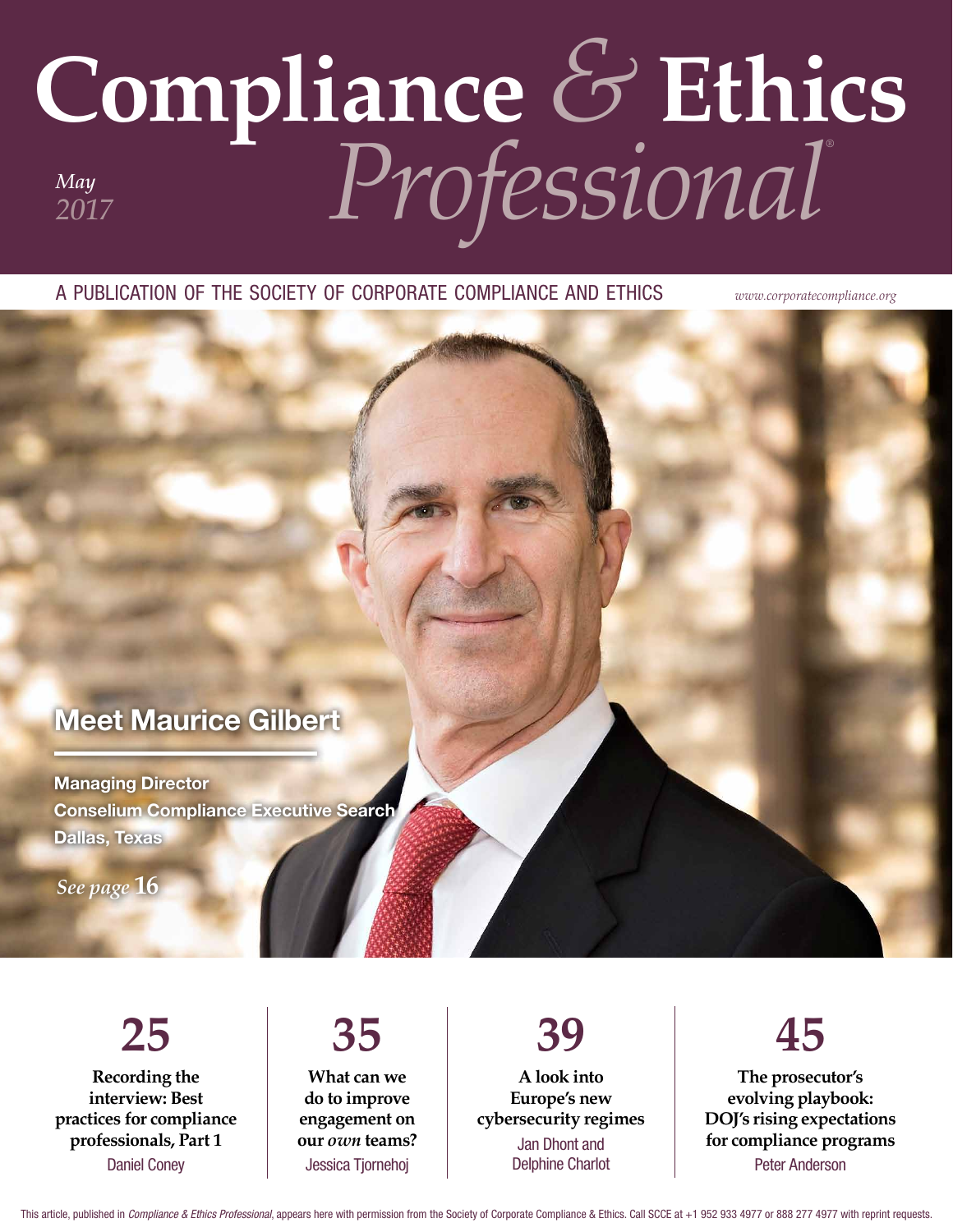## **Ethical leadership: Mentoring to influence corporate culture** by Walter E. Johnson, CCEP, CCEP-I

- » Mentoring programs provide another communication channel for influencing ethical culture.
- » Ethics and compliance officers (ECOs) may notice similarities between the elements of a mentoring program and an effective compliance program.
- » Formal and informal mentoring programs can influence ethical behavior.
- » Individuals can ask themselves several questions before selecting a mentor.
- » A five-step process can be useful for influencing ethical behavior.

Example 2013 and the resources images/memes, and other resources<br>fill the screens of popular social media<br>sites. An individual doesn't have to conduct images/memes, and other resources fill the screens of popular social media sites. An individual doesn't have to conduct extensive research for leadership perspectives. With leadership resources readily available,



Johnson

there continues to be a consensus that there is an ongoing ethical crisis and a need for leadership.<sup>1</sup>

Are leaders born or trained? This question has been evaluated extensively by the late "leadership guru" and author Warren Bennis<sup>2</sup> and other thought leaders. Lynda S.

Hilliard visits the topic in a 2016 issue of *Compliance Today*. 3 If one was to ask whether ethical leaders are born or trained, my guess is that there would be less of a debate and most would vote that ethical leaders are trained.

Globally, organizations are on a continuous quest to deliver quality products and services while being more productive and achieving cost efficiency. Many of these organizations are making a conscious effort to achieve these results ethically. At the foundation, each result is driven by effective workforce engagement. Ethics and compliance officers (ECOs) are continually developing approaches to engage the workforce. The board or governing body has a responsibility to help foster an ethical and compliant culture.4 Because many ECOs are included in the C-suite strategy sessions, one approach worth proposing is to establish a mentoring program to increase workforce engagement. Mentoring programs are commonly known for succession planning, but mentoring can be a tool for influencing corporate culture through leadership development at all levels. According to Salmon Byrne, there is an increasing awareness that succession planning must extend beyond just the CEO role.<sup>5</sup>

is that individual employee philosophies<br>
of business practices may differ from<br>
<sup>1952 933 4977 or 888 277 4977</sup> www.corporatecompliance.org 67 Corporate culture is set by the leadership tone, but there is often an inconsistent subculture within the operational front line. There are many reasons for this inconsistency, but here are a couple. One reason is middle management and front-line supervisors may misinterpret leadership actions and tone. Another reason of business practices may differ from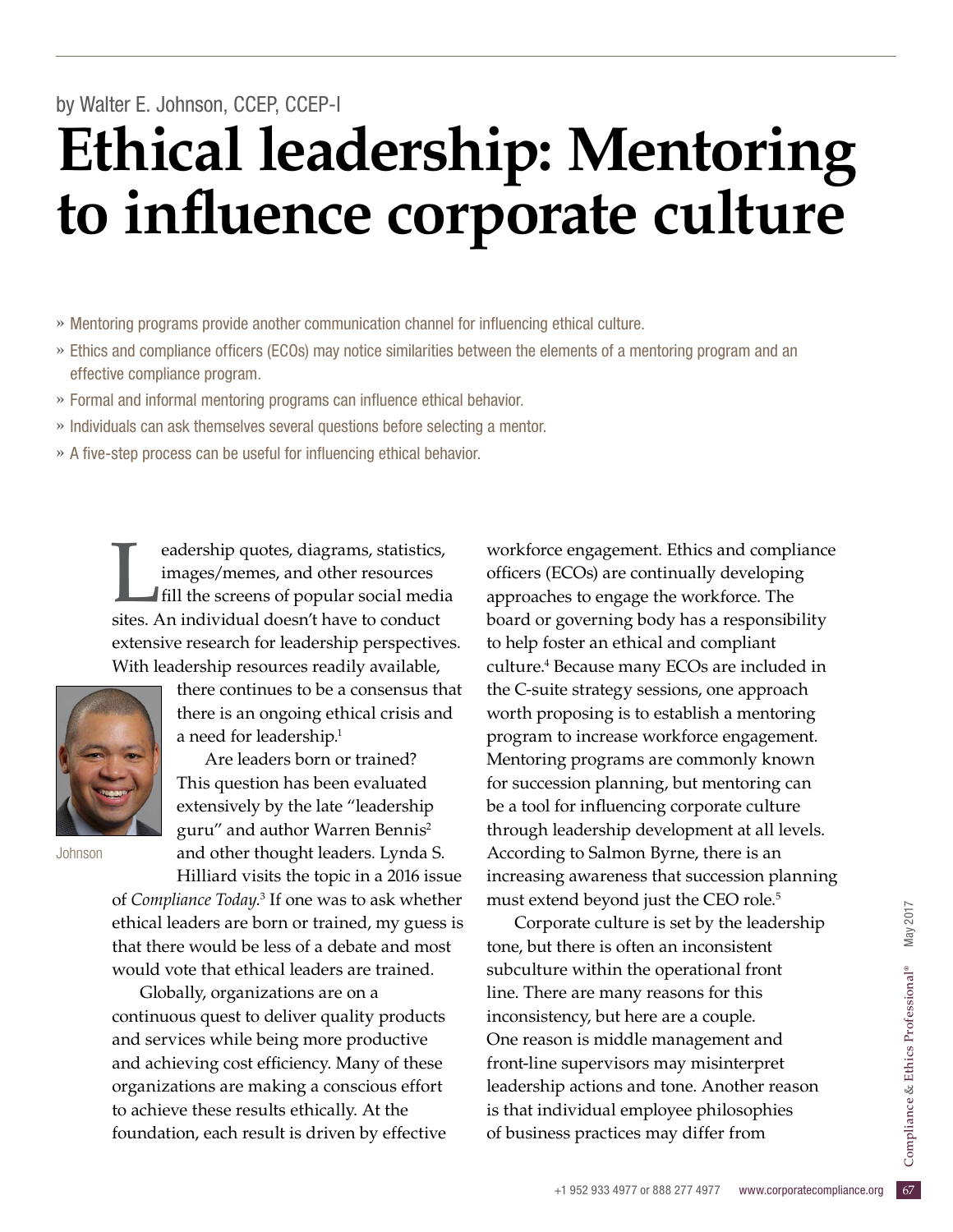leadership. Training is an approach to resolving inconsistency by engaging employees continually throughout the year. As this one channel remains the go-to solution, many companies are seeking assistance to provide training using multiple approaches such as gamification, videos, and cartoons.

Mentoring requires continual engagement between the mentor and mentee. This approach offers another channel for interaction besides delegation of duties and training. Due to its structure, it provides the opportunity for an informational and often inspirational exchange among participants. This relationship can influence change in behavior.

#### Formal mentoring

Many federal government agencies offer formal mentoring programs. The United States Office of Personnel Management (OPM) has evaluated each of their agencies mentoring programs and recorded their findings in the "Best Practices: Mentoring" publication.<sup>6</sup>

For organizations that decide to develop a formal mentoring program, OPM recommends including these five elements:

- · Conduct Needs Assessment
- Develop a Mentoring Program Roadmap
- Gain Top Management Support and Commitment
- Commit a Program Manager
- Create a Steering Committee or Working Group

the United States Sentencing Commission<br>that highlight the elements of an<br> $\frac{6}{68}$  www.corporatecompliance.org +1 952 933 4977 or 888 277 4977 ECOs should find these elements similar to the guidelines established by that highlight the elements of an

effective compliance and ethics program. In comparison, a formal mentoring program requires similar support from senior management to accomplish program objectives.

OPM recommends the following components to implement a mentoring program that is consistent with the best practices of federal agencies.

- 1. Develop a Recruitment and Marketing Strategy
- 2. Match Mentors and Protégés
- 3. Conduct an Orientation Program
- 4. Develop an Instruction Guide for Mentors and Protégés
- 5. Develop an Instruction Guides for Supervisors
- 6. Conduct a Pilot
- 7. Develop a Mentoring Agreement
- 8. Develop a Mentoring Action Plan
- 9. Provide a List of Topics to Discuss
- 10. Provide Developmental Activities
- 11. Conduct an Evaluation
- 12. Conduct an End-of-Program Graduation/ Recognition Ceremony

Formal mentoring programs offer many benefits to the mentor and the mentee. According to OPM's research, there are the benefits to both.

#### **Benefits of mentoring for the mentor**

- Renews their enthusiasm for the role of expert;
- Obtains a greater understanding of the barriers experienced at lower levels of the organization;
- $\blacktriangleright$  Enhances skills in coaching, counseling, listening, and modeling;
- · Develops and practices a more personal style of leadership;
- Demonstrates expertise and shares knowledge, and;
- Increases generational awareness.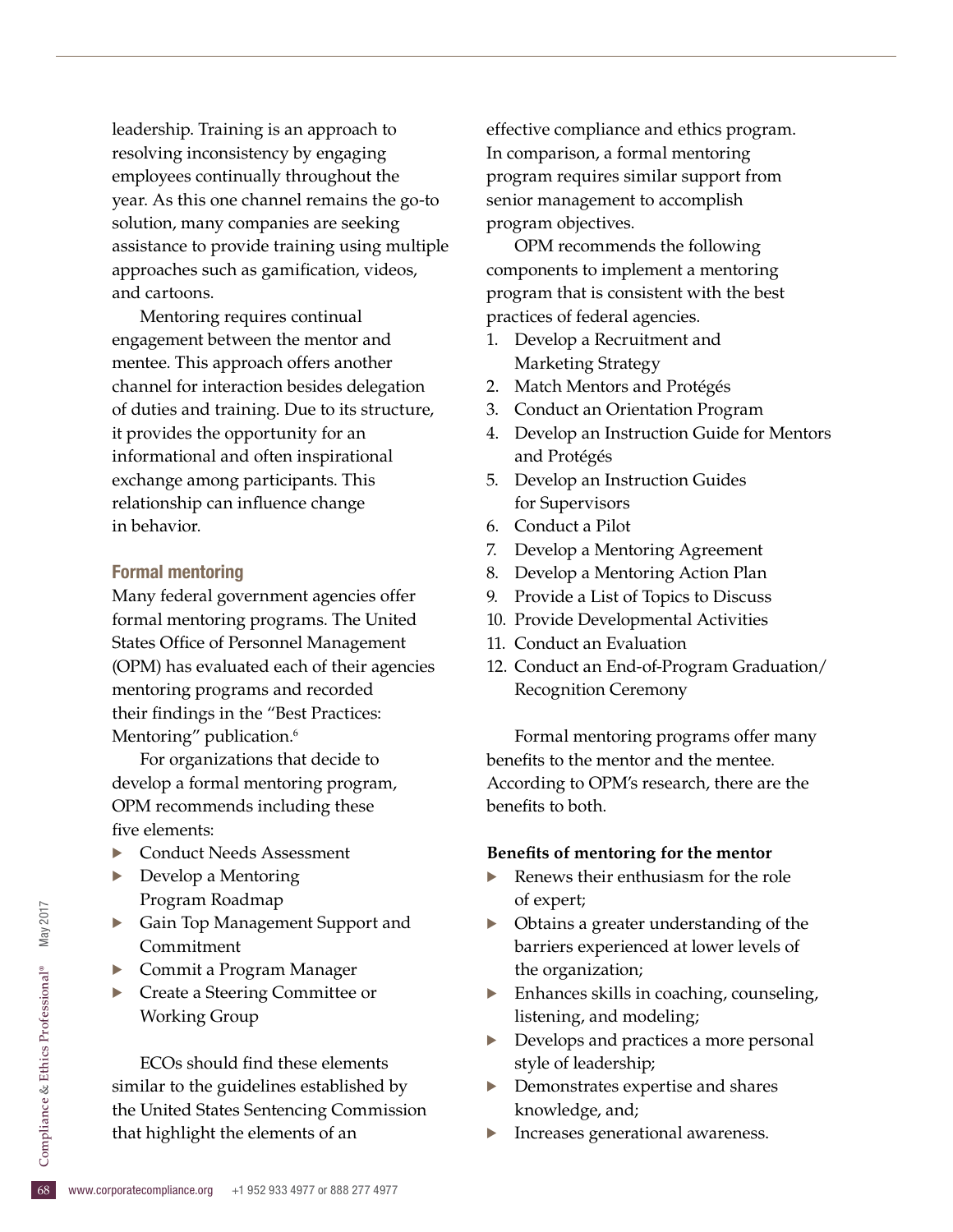### **Benefits of mentoring for the protégé**

- · Makes a smoother transition into the workforce;
- Furthers his/her development as a professional;
- Gains the capacity to translate values and strategies into productive actions;
- · Complements ongoing formal study and/or training and development activities;
- Gains some career development opportunities;
- Develops new and/or different perspectives;
- $\blacktriangleright$  Gets assistance with ideas;
- Demonstrates strengths and explores potential; and
- · Increases career networks and receives greater agency exposure.

The benefits from both perspectives have the potential to influence culture. For example, a mentor who has a greater understanding of the barriers experienced at lower levels of the organization can share this information at management meetings. Additionally, the mentor can use this information to identify opportunities to coach, counsel, listen, and model behavior on a broader scale.7 For the mentee/protégé, they can correct behavior by observing modeled behavior. They can expand their personal development by learning new information to translate values and strategies into productive actions.

#### Informal mentoring

Many organizations may decide not to establish a formal mentoring program

Many organizations may decide not to establish a formal mentoring program after receiving a presentation that outlines the benefits, costs, and challenges.

after receiving a presentation that outlines the benefits, costs, and challenges. Some organizations may decide not to establish a formal mentoring program, because they have insufficient resources. Often, organizations support informal mentoring programs by encouraging leaders to have offsite team-building activities with guest speakers, providing resource materials

such as personal development books, and designating areas within the facility for mentor-mentee interaction.

Employees may be aware of informal mentoring activities, because they are publicized within the organization. When it is not publicized, the awareness may be generated

by the subculture, which can lead to misinterpretation or false messaging. A couple of principles are used in informal mentoring.

this principle, many informal<br>ig programs recommend that senior<br> $+1$  952 933 4977 or 888 277 4977 www.corporatecompliance.org 69 The first is the Paleto Principle, which is commonly referred to as the 80/20 Rule.<sup>8</sup> This principle is named after Vilfredo Pareto, who learned that 80% of the land in Italy was owned by 20% of the population. After conducting further research, he learned that this distribution occurred frequently in other areas. The 80/20 Rule is referenced in sales and leadership presentations, articles, and books. The most common references are 20% of an organization's customers generate 80% of the revenue, and 20% of the organization's staff produces 80% of the products and services. Based on this principle, many informal mentoring programs recommend that senior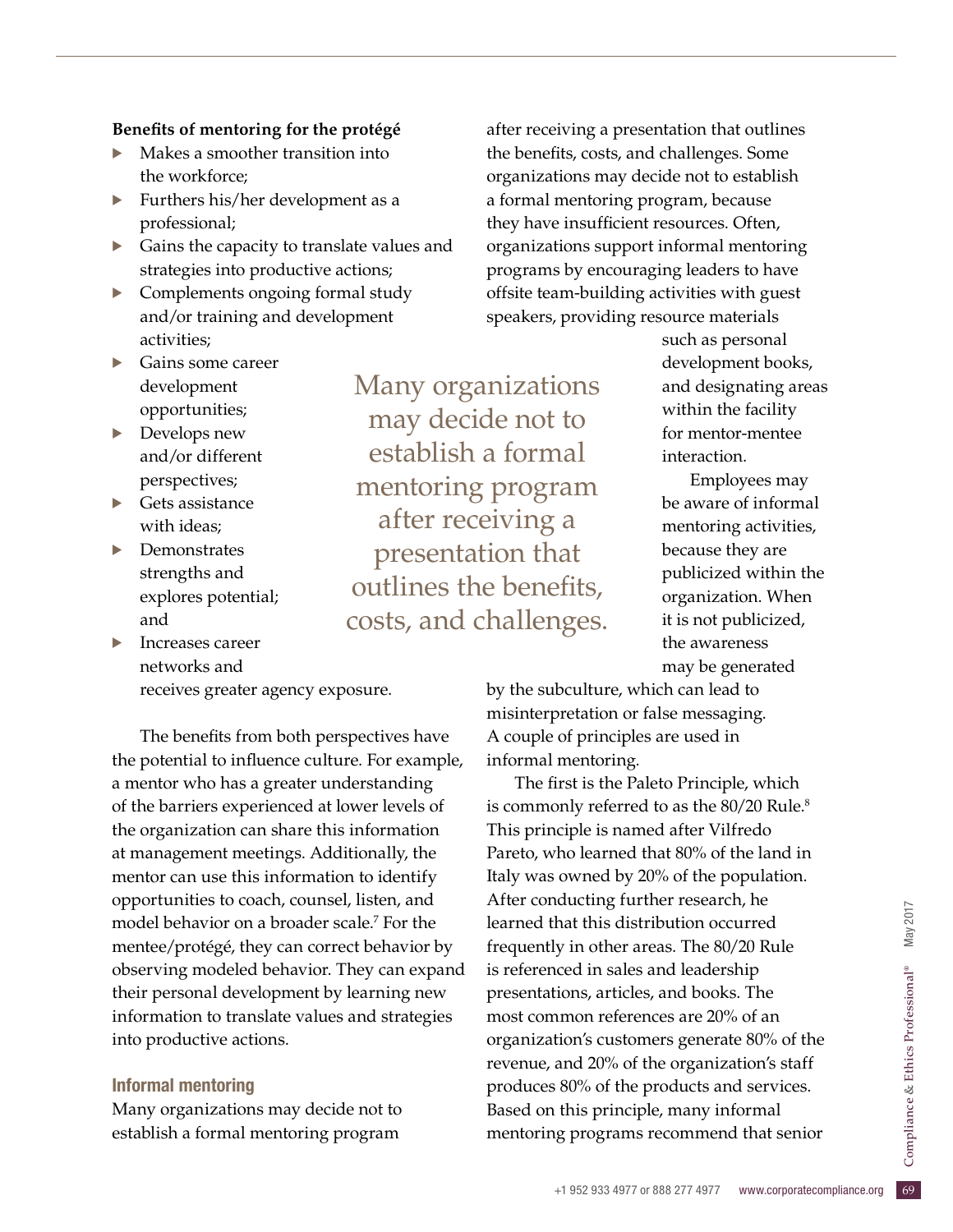management focus 80% of their attention, support, and resources to the top 20% of employees.

This strategy has merit, and I believe organizations that apply this principle may have different results. I believe organizations that apply a pyramid method to the 80/20

principle will achieve better results than the organizations that do not cascade the principle throughout the organization. If information and resources remain within the top 20%, organizations can expect a disconnect in the culture and possible ethics violations.

Another principle is the Law of 33%. In 2015, Tai Lopez shared his philosophy

may be short-term for some organizations<br>
and long-term for others.<br>
To www.corporatecompliance.org +1 952 933 4977 or 888 277 4977 of mentoring at TEDx.<sup>9</sup> According to the Law of 33%, individuals should distribute mentoring activities into segments by 33%. The first 33% are being mentored by an individual who has accomplished 10 times the amount the mentees are attempting to accomplish. The next 33% are exchanging ideas and concepts with peers that are on the same level. The final 33% are mentoring individuals who have not achieved the mentor's level of accomplishment. The application of this law has the potential to influence culture. It is structured so that regardless of status, there is an opportunity to obtain guidance from a mentor. Some organizations assign a senior-level executive and a peer to mentor new employees. This and long-term for others.

According to the Law of 33%, individuals should distribute mentoring activities into segments by 33%. The first 33% are being mentored by an individual who has accomplished 10 times the amount the mentees are attempting to accomplish.

Informal mentoring doesn't have the level of data that is consistent with formal mentoring programs. The data for informal mentoring is presented in the form of testimonials. In an interview, Kristy Grant-Hart made this statement about her mentor Lisa Beth Lentini, "She taught me

> brilliantly."10 Months ago, I attended the retirement ceremony of Chief Warrant Officer Five David Williams. The ceremony was held at the Pentagon in Washington DC. In his retirement speech, CWO5 Williams says, "Throughout my career, I have had many mentors. Everything that I have learned, I tried to pass down to

those that came after me. As I leave today, I hope that mentoring others is the legacy that I leave behind." Informal mentoring has an ability to influence that is similar to formal mentoring.

With the level of research that supports the benefits of mentoring, one would think that more organizations would consider having a mentoring program. One must consider that organizational size and resources vary. What's an incredible incentive for one can be devastation for another.11 Each organization must determine whether implementation is appropriate and, if so, when is the appropriate timing. Another factor is that individuals have different visions for their own future, so their temperament, desire, ambition, and goal-setting differ.